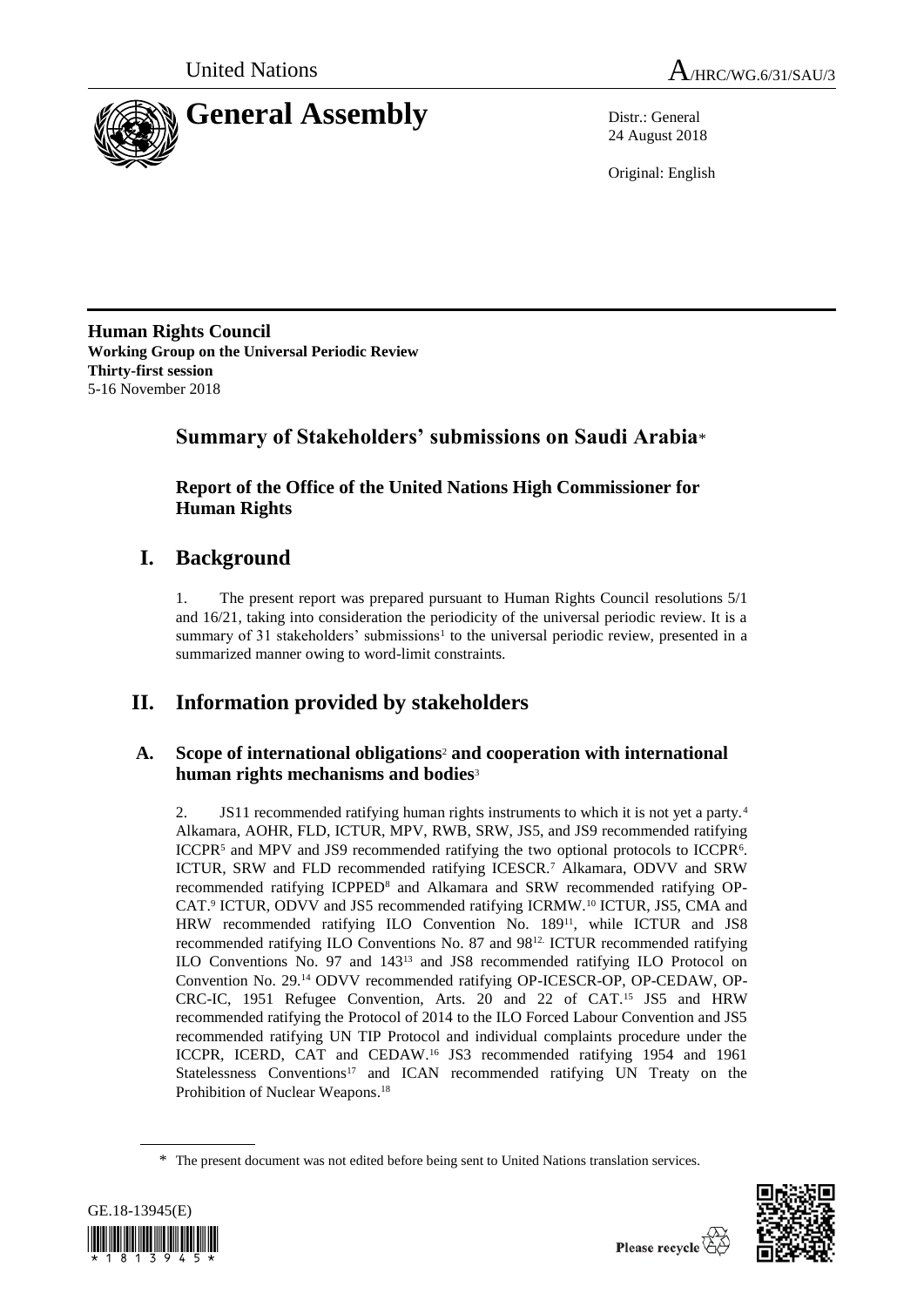3. JS1, JS2, JS6 and Alkarama noted that despite having accepted recommendations to extend a standing invitation to all Special Procedures mandate holders and to accept all the requests for country visits, since the last UPR, Saudi Arabia has only accepted the visit requests of two Rapporteurs<sup>19</sup> in 2017. Saudi Arabia has 13 pending requests for country visits, some dating back as far as 2004. Among others, Saudi Arabia has accepted the request for a visit of the SR on the situation of human rights defenders in 2015, but failed to set a date, indefinitely postponing the visit. They recommended extending a standing invitation to all UN Special Procedure mandate holders and accept all pending requests for country visits.<sup>20</sup>

### **B. National human rights framework**<sup>21</sup>

4. ALQST noted that the Kingdom does not have a constitution that establishes an institutional human rights protection framework. Several legal statutes are imprecisely defined.<sup>22</sup> ECLJ noted the basic governmental structure and governing principles is illustrated in the Basic Law, which stated that "its constitution is the Book of Allah (the Quran) and the Sunna (Traditions) of His Prophet". The judiciary is functionally independent, but the king appoints its high-ranking members. While the Basic Law mandates that governance shall be based on the principles of "justice, Shura (consultation), and equality", these concepts are interpreted "according to Islamic Sharia". ECLJ noted that much of Saudi Arabia's law remained uncodified and unpublished, which allows the courts to apply Islamic law, urging Saudi Arabia to begin to codify the remaining uncodified  $laws.<sup>23</sup>$ 

5. HRW and Alkarama noted that during the last UPR, KSA committed itself to bringing its criminal system in line with international standards; however, no measure was taken to this end. While KSA amended the Code of Criminal Procedure (CCP) in 2013, it did not uphold due process guarantees. They recommended adopting a written penal code and amending the CCP to comply with international human rights law.<sup>24</sup>

6. Alkarama noted that despite accepting a recommendation during last UPR to establish a National Human Rights Institution (NHRI), no measure has been taken to this end. The Human Rights Commission –the kingdom's official human rights institution– could not be considered as independent from the executive as it reported directly to the king, who appoints its members. Alkarama recommended establishing an independent NHRI in accordance with the Paris Principles.<sup>25</sup>

7. Alkarama recommended setting up mechanisms to monitor the implementation of relevant recommendations issued by Treaty Bodies.<sup>26</sup>

### **C. Implementation of international human rights obligations, taking into account applicable international humanitarian law**

#### **1. Cross-cutting issues**

#### *Human rights and counter-terrorism*<sup>27</sup>

8. AI welcomed the visit of the Special Rapporteur on counter-terrorism, in line with KSA accepted recommendations in its previous UPR.<sup>28</sup> Alkarama, ALQST, FLD, HRW, RWB, JS1, JS6, JS9 and JS11 noted that fundamental rights and freedoms are systematically violated under the pretext of combatting terrorism. The 2014 Anti-Terrorism Law contained a vague definition of terrorism, criminalized non-violent acts and failed to uphold due process guarantees. In 2017, a new counter-terror law replaced the 2013/4 law and it shared many similarities with its predecessor, specially an overly broad definition of terrorism, allowing authorities to classify peaceful dissent and participation in peaceful assemblies and protests as terrorism. The Specialized Criminal Court (SCC) is Saudi Arabia's counter-terror court system set up in 2008 to try terrorists, but it has increasingly been used to try human rights defenders (HRDs) and activists. They recommended amending the law and other legislation such as the [Anti-Cybercrime Law,](http://www.citc.gov.sa/English/RulesandSystems/CITCSyste/Documents/LA_004_%20E_%20Anti-Cyber%20Crime%20Law.pdf) the Associations Law, Press and Publications Law and other laws and regulations, to remove provisions that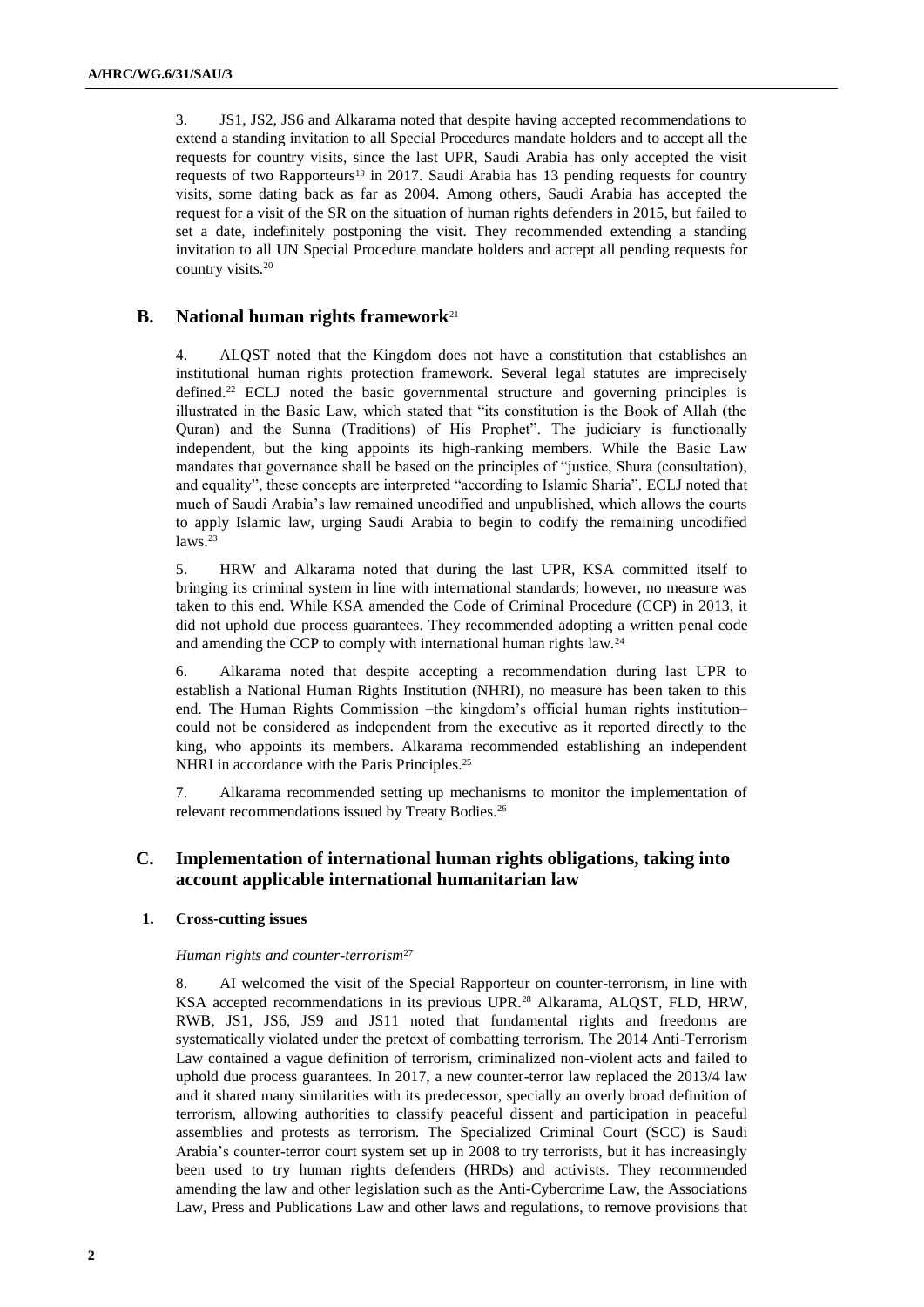criminalize peaceful speech or crimes that do not resemble crimes of terrorism and bring criminal procedures for terrorism crimes in compliance with international human rights  $law.<sup>29</sup>$ 

#### **2. Civil and political rights**

#### *Right to life, liberty and security of person*<sup>30</sup>

9. AI, HRW, Alkarama, JS1, JS5 and JS10 stated that death penalty has been used increasingly over the past five years with the number of executions per year reaching in 2015 (158 executions), twice as many in 2013 (79 executions). Death penalty is pronounced for a large number of crimes, including non-violent offences as drug crimes and adultery. The authorities generally fail to abide by international standards for fair trial and safeguards for defendants in capital cases. They recommended KSA to declare an official moratorium on all executions; amend legislation to limit its application to the most serious crimes; prohibit the execution of minors and review the cases of all prisoners currently under a death sentence with the aim of commuting their sentences.<sup>31</sup> JS10 informed that in all cases of executions since 2016 involving SCC decisions against protesters and political opponents, no prior notification was given to the families, than an execution was to be carried out.<sup>32</sup> JS5 was concerned that migrant workers and foreign nationals continue to be disproportionately targeted in Saudi Arabia's application of death penalty. Since 2014, 37% of persons executed were foreign nationals and the majority of them for drug offences. JS5 recommended reviewing narcotics legislation with a view of abolishing death penalty for drug offences and immediately commute death sentences related to these offences.<sup>33</sup>

10. AI, Alkarama, CRIN, JS1 and JS9 noted that the government sentenced members of the Shia minority to death on terror charges stemming from participation in peaceful assemblies and protests, including minors. There are currently at least 42 men, mostly Shia, on death row, seven of them were minors at the time they allegedly committed their crimes, including Ali al-Nimr (who is the nephew of the executed prominent Shia cleric, Sheikh Nimr Baqir al-Nimr). They recommended Saudi Arabia to immediately halt proceedings to carry out executions of anyone who was under the age of 18 at the time of their alleged offence and explicitly prohibit death sentences, corporal punishment and life imprisonment of minors and raise the minimum age of criminal responsibility. They also recommended immediately and unconditionally releasing and pardoning all prisoners of conscience and prisoners detained on assembly, protest, and religion-related crimes, who are on death row.<sup>34</sup>

11. JS9 stated that Security forces used excessive force against civilians in Awamiyah in 2017, which led to the death of at least 24 civilians, violating the UN Basic Principles on the Use of Force and Firearms by Law Enforcement Officials. It recommended creating an independent court to investigate these allegations; prosecute the responsible members of security forces and promulgate legislation to ensure that civilians are protected and providing effective legal remedies.<sup>35</sup>

12. Alkarama, AI, HRW and JS4 reported that since March 2015, Saudi Arabia has been leading a military campaign against Houthi forces in Yemen. They reported on numerous Saudi-led airstrikes in which civilians have been killed and injured, and civilian homes, markets, parks, hospitals, and schools destroyed, which would amount to war crimes. They were concerned about Saudi Arabia's compliance with the principles of distinction, proportionality, and precautions in attack enshrined in international humanitarian law. They reported that the Saudi-led coalition has imposed a naval and air blockade on Yemen since March 2015 that has severely restricted the flow of food, fuel, and medicine to civilians. They recommended ending all violations of international humanitarian and human rights law, including the prohibitions on attacks that target civilians and civilian objects; conduct transparent and impartial investigations into credible allegations of violations of the lawsof-war; bring those suspected of criminal responsibility to trial; provide full reparation to victims and ensure that all humanitarian workers are granted freedom of movement.<sup>36</sup> HRW, AI and JS4 recommended providing remedies and effective reparations to all victims in Yemen, and immediately halt blocking aid and commercial goods from reaching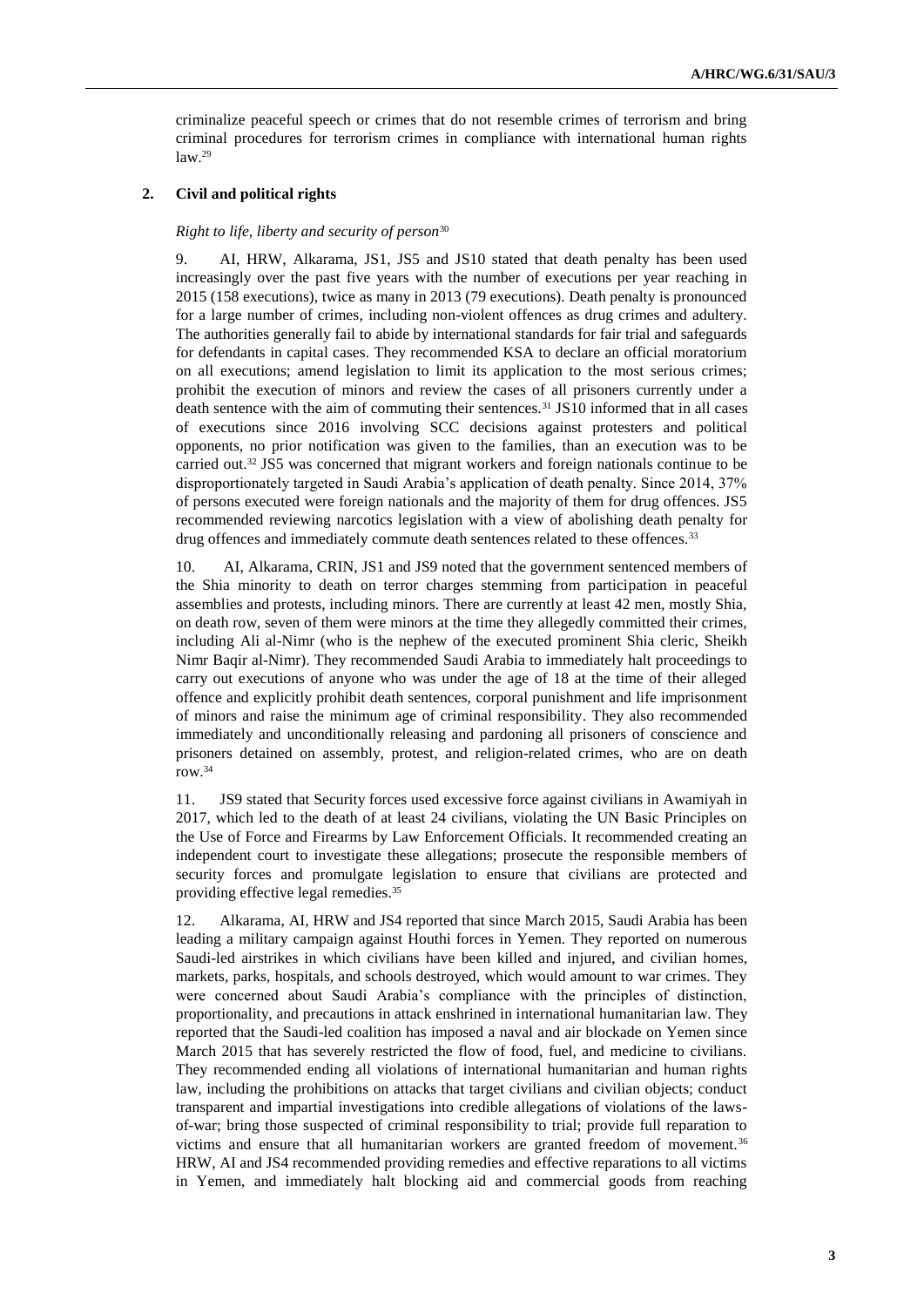civilians and unimpeded delivery of impartial humanitarian relief for civilians in need, as well as commercial imports of essential goods.<sup>37</sup>

13. JS4 recommended Saudi Arabia to make all efforts to arrive at a peaceful solution to the conflict and extend full and transparent access and cooperation to the Group of Eminent International and Regional Experts on Yemen.<sup>38</sup>

14. JS6, AI, Alkarama and IHRC noted that torture remained rampant in prisons and detention centers and impunity for perpetrators of torture prevails, despite accepting three recommendations. They recommended defining and criminalizing torture in line with CAT and ensure that all allegations of torture are investigated and perpetrators prosecuted.<sup>39</sup>

15. SRW stated that arrests are in form of enforced disappearance, nightly raids and arbitrary detentions, where they are tortured and treated inhumanely. It recommended ending enforced disappearances and investigate allegations of torture and police brutality.<sup>40</sup>

16. CRIN, GIEACPC, HRW and Alkarama noted that the corporal punishment in the form of amputation and flogging is lawful as a sentence, including for child offenders, even for acts, which do not constitute crimes under sharia law. Flogging is mandatory for a number of offences and can be ordered at the discretion of judges.<sup>41</sup> MPV recommended complete moratoriums on corporal punishment, in accordance with international human rights law.<sup>42</sup>

17. Alkarama and AOHR noted that the practice of arbitrary detention, which is already systematic, peaked when more than 200 public figures, activists, scholars, businessmen and members of the royal family were arrested under as the pretext of "fighting corruption" and/or "protecting national security". The security forces and intelligence services carried out arrests without warrants, and without informing the reasons for their arrest. Individuals were held in prolonged custody without access to a lawyer or their family and without the opportunity to challenge the legality of their detention.<sup>43</sup> Alkarama recommended eradicating this practice and effectively afford individuals deprived of their liberty all fundamental legal safeguards and fair trial rights.<sup>44</sup> AOHR recommended referring the matter to the UN General Assembly for action to hold KSA accountable for those violations and for remedies to be provided to victims and consider suspending KSA's membership of the HRC.<sup>45</sup>

#### Administration of justice, including impunity, and the rule of law<sup>46</sup>

18. AI recommended KSA to continue implementing all accepted recommendations from the previous UPR concerning the reform of the judicial system to ensure its independence and impartiality and that all its practices are in line with international standards of fair trial.<sup>47</sup>

19. AI and JS9 reported that the new counter-terror law delegated the authority to arrest, investigate, interrogate and refer individuals to the SCC for terrorism-related crimes to the Public Prosecution and Presidency of the State Security, both of which report directly to the King. The law allowed the Public Prosecution to hold detainees without charge or trial for up to 30 consecutive days, incommunicado detention for up to 90 days during investigations, both renewable for an unspecified period by the SCC and restricts the rights of detainees to legal counsel during interrogations. It allowed the SCC to hear witnesses and to issue a verdict without the defendant nor their lawyer is present.<sup>48</sup>

20. JS10 stated that KSA systematically use torture and ill-treatment to extract confessions and allowing courts to readily accept statements extracted under duress.<sup>49</sup>

#### Fundamental freedoms and the right to participate in public and political life<sup>50</sup>

21. JS9 stated that in recent years, the Government has increased the scope of its religious discrimination, often justifying its repression as necessary in order to counter terrorism.<sup>51</sup> IHRC, SRW and Al-Baqee stated that KSA continued to repress and systematically discriminate non-Wahabbi ideologies, particularly Shia.<sup>52</sup>

22. ADF International, ECLJ and JS9 noted that by accepting UPR recommendations protecting freedom of religion or belief, KSA has taken some steps such as revoking some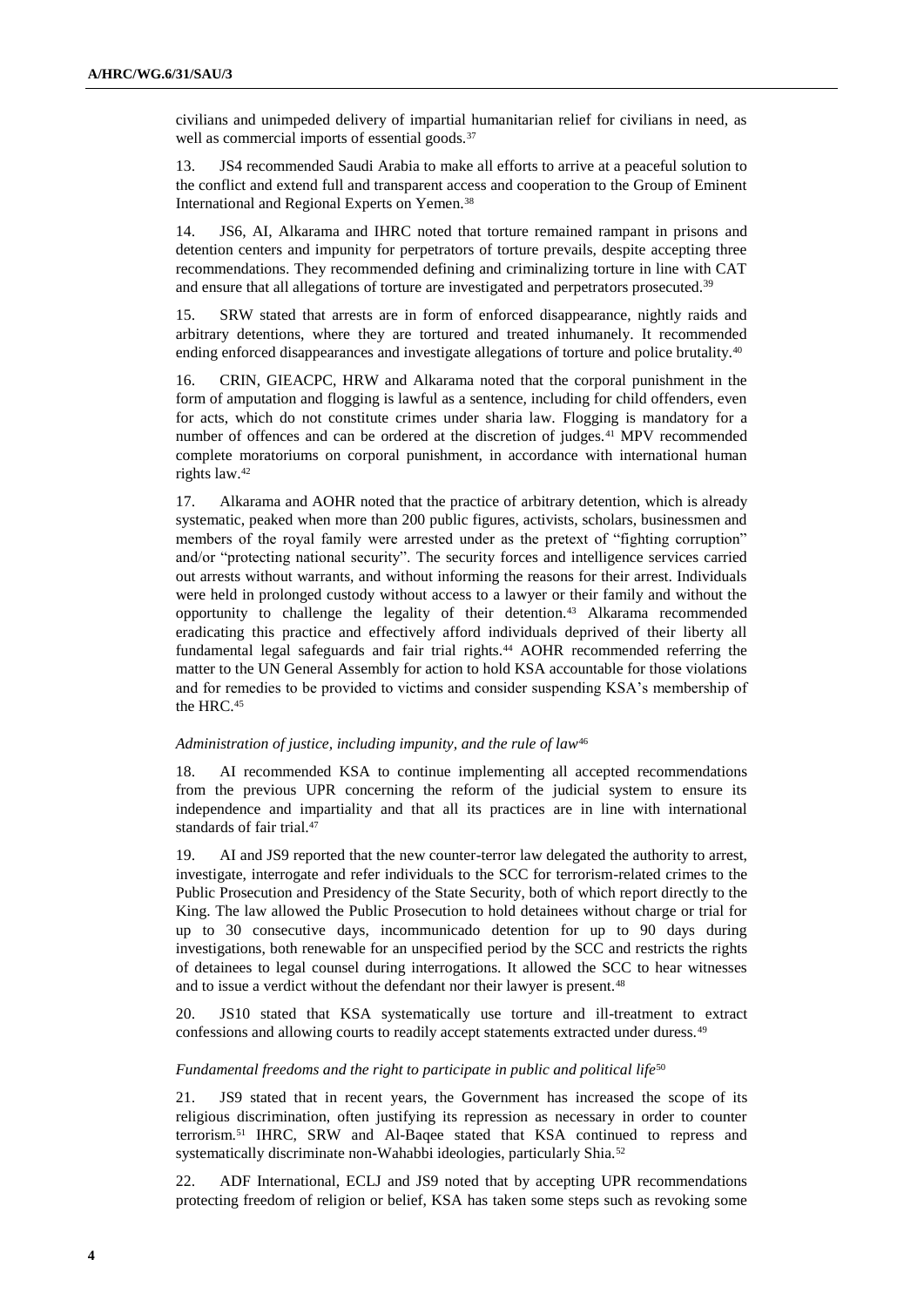of the Committee for the Promotion of Virtue and the Prevention of Vice authority. However, it failed to provide substantial reforms, despite it generally tolerated private non-Muslim religious practices, while prohibiting them publically. They reported that KSA aggressively censored expression of religious beliefs and ideas, excluded minority religious beliefs from expression, imposed severe punishments for public religious activities, forced non-Muslims to worship clandestinely and exposed those who attempt to express their religious beliefs publicly to imprisonment or flogging. "Blasphemy" is conceived as a deviation from Sunni Islam and thus may be treated as "apostasy", which is a crime punishable by death (while actual imposition is relatively rare), imprisonment, and flogging. They recommended KSA to protect and promote the right to freedom of religion or belief by incorporating the right in the Basic Law of Governance; amend or abolish all laws that discriminate on the basis of religious affiliation; and repeal all blasphemy laws, apostasy laws, and prohibitions on proselytization and public practice of non-Muslim religions.<sup>53</sup> MPV made similar observations and recommendations while reaffirmed that criminalization of blasphemy and apostasy are contradictory to the Quranic mandate of "no compulsion in religion" (verse 2:256).<sup>54</sup>

23. SRW recommended KSA to allow inclusion of Shia individuals in government, structuralizing anti-discriminatory mechanisms, reduce religious propagation outside Saudi Arabia and establishing third-party oversight to Saudi Arabian foreign anti-Shia propagation.<sup>55</sup>

24. Al-Baqee and SRW reported that KSA prohibited the construction of visible Shia mosques and destroyed many sites of religious significance to many Muslims.<sup>56</sup> SRW informed that in May 2016 Saudi authorities began the demolition of Mousawara and Awamiya, a historical neighborhood in the Eastern Province. <sup>57</sup> Al-Baqee was concerned that the destruction of cemeteries, shrines, and other historic sites threatens to eradicate Islamic heritage sites of significance to millions of Muslims around the world. This systematic destruction of cultural heritage violates fundamental norms of international human rights law. It recommended ending the destruction of all sites and restore the Baqee cemetery to its prior condition. It urged taking urgent action to ensure that all Muslim pilgrims are permitted to visit and pray at Islamic holy sites including the Baqee cemetery, and remove all barriers to worship by non-Wahhabi Muslims.<sup>58</sup>

25. AI, JS1 and JS9 noted that Saudi's Basic Law still does not provide for or protect the freedom of peaceful assembly. Peaceful gatherings of activists in public places remained outlawed. Prospective public rallies and assemblies must receive a government permit. The authorities categorically prohibit political protests or unauthorized assemblies, in particular in the country's Eastern Province. They recommended promulgating a law granting the right to peaceful assembly; ending the ban on peaceful protests and assemblies and criminalization of protests; release those detained for exercising their right and investigate the use of excessive force and extrajudicial killings against peaceful protesters and prosecute those responsible.<sup>59</sup>

26. Alkarama, AI, HRW, RWB, JS1, JS6 and JS11 noted that Saudi Arabia adopted a Law on Associations and Foundations to comply with the accepted 2<sup>nd</sup> UPR cycle recommendations. However, they were concerned that the government used the Law to maintain strict control over civil society and non-governmental organizations and used this open-ended restriction to categorically refuse to officially license human rights organizations. To date, KSA did not allow independent political or human rights associations to register, and responded to the growing calls for political reforms by prosecuting and imprisoning political leaders and human rights activists. They also noted that the 2007 Anti-Cybercrime law criminalized free expression through electronic devices under the guise of protecting public morality. They emphasized that these laws allowed authorities to arrest bloggers, journalists, writers, and political activists for expressing their views through peaceful means. They recommended amending the Law of Associations to remove provisions that restrict the ability of NGOs to register and operate without undue government interference and amend the 2007 Cybercrime Law and other domestic legislation limiting the peaceful exercise of the right to freedom of expression, association and peaceful assembly. They also recommended amending the 2003 Press and Publication Law, and enacting legislation guaranteeing the right to freedom of expression. They called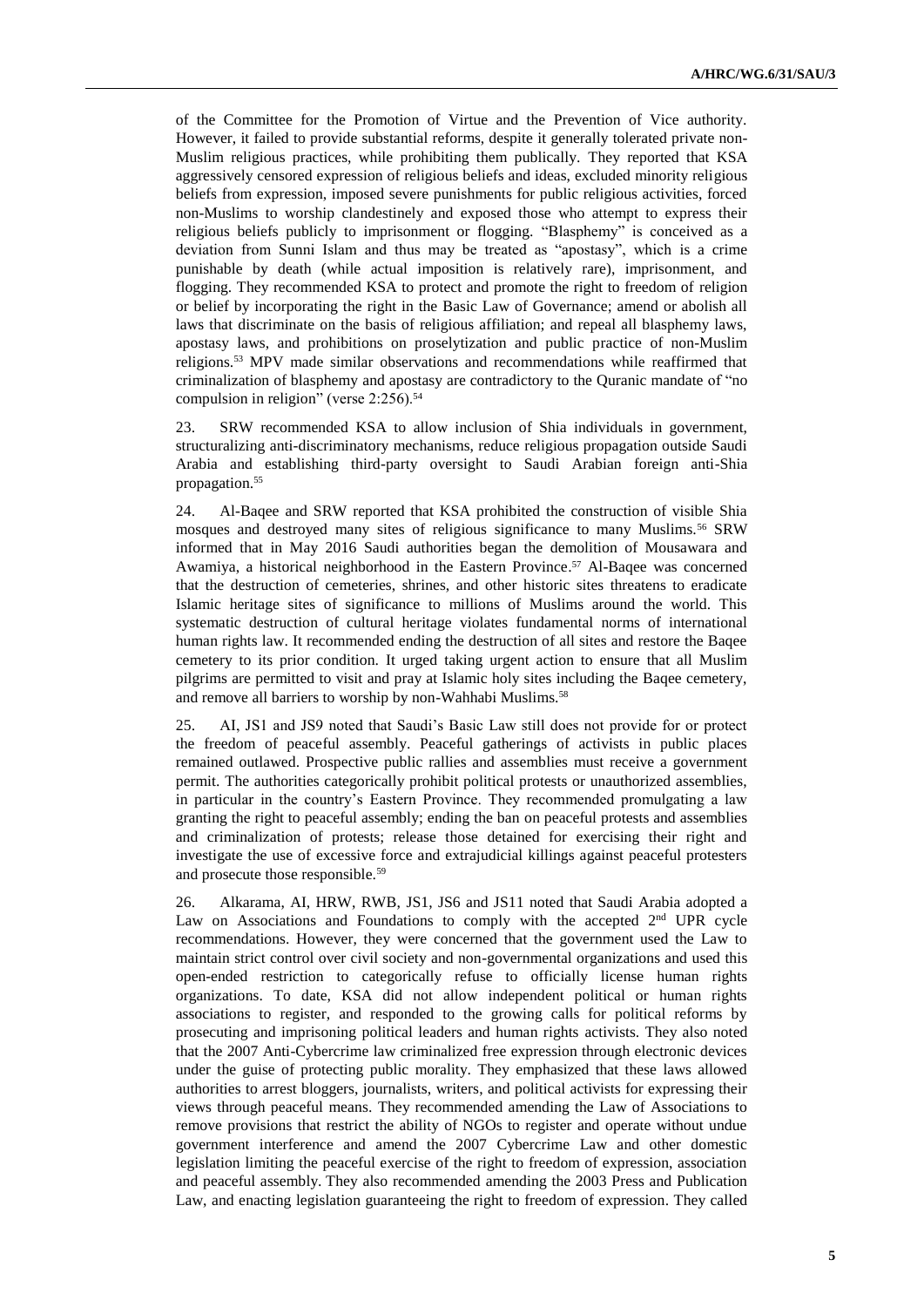on KSA to immediately and unconditionally release all persons arbitrarily detained for exercising their right to freedom of expression and association; drop all charges against them; adopt a framework for the protection of journalists from persecution; ensure that journalists and writers work freely and without fear of retribution, intimidation and harassment; and ensure that the freedom of expression is safeguarded in all forms, including in the arts. They additionally recommended refraining from acts leading to the closure of CSOs or the suspension of their peaceful activities and grant all CSOs that have been arbitrarily denied licences to operate legally.<sup>60</sup>

27. IHRC, AI, FLD, JS1, JS2 and JS9 observed that the repression of HRDs since 2013 is part of a larger campaign to silence all forms of criticism. HRDs have been systematically subjected to summons, interrogation and prolonged detention as direct consequences to their human rights activities. Most of the country's HRDs have been brought to trial for their peaceful activism, before the SCC and handed harsh sentences, following grossly unfair trials, marked by the extensive use of the counter-terror law. For example, all 11 founding members of Saudi Civil and Political Rights Association (ACPRA), have been put on trial, charged and sentenced to prison terms followed by travel bans for their human rights activism. The authorities also ordered the organization's shutdown.<sup>61</sup> AI and RWB also noted the case of blogger Raif Badawi, who was sentenced to 10 years in jail and 1,000 lashes in 2015, for "insulting Islam" and creating an online forum for debate.<sup>62</sup> AI, Alkarama, ALQST, FLD, HRW, RWB, JS1, JS6, JS9, and JS11 noted that the 2017, counter-terror law allowed authorities to classify the work of HRDs, journalists and demonstrators as terrorists. The SCC has increasingly been used to try HRDs and activists, such as Waleed Abu al-Khair, a human rights lawyer. They recommended KSA to repeal all laws and policies that restrict their activities and rights; refrain from subjecting peaceful dissidents to reprisals under the pretext of counterterrorism and immediately and unconditionally release all HRDs and civil society members who were detained for exercising their fundamental freedoms and review their cases to prevent further harassment; and establish an independent and impartial mechanism to protect activists, in accordance with Human Rights Council resolution 27/3.<sup>63</sup> FLDA also recommended ensuring full respect for the Declaration on HRDs and refraining from using travel bans to punish the work of HRDs.<sup>64</sup>

28. RWB, JS1 and JS11 noted that KSA required all media and publications to adhere to an undefined standard of "good speech" and to the laws of the State, which explicitly prohibit the publishing of content considered by authorities to harm national security, the state's public relations, or anything that leads to internal strife.<sup>65</sup> RWB ranked KSA as 168 out of 180 countries in its 2017 World Press Freedom Index. It stated that 11 professional and non-professional journalists are serving prison sentence and some 15 others have been detained with no official announcement.<sup>66</sup> RWB and AI noted that following the decision by Saudi Arabia and other Arab states to sever ties with Qatar in 2017, Saudi authorities warned people against expressing sympathy with Qatar or criticizing government actions, leading to media office closings and resignations, as this would be considered an offence punishable under the Anti-Cyber Crime Law. They recommended to immediately ending arrests solely on the account of freedom of expression. 67

29. ICTUR recommended KSA to introduce specific recognition and protection for the principles of freedom of assembly and association to the Basic Law to allow establishing a trade union law in compliance with ILO standards.<sup>68</sup>

#### *Prohibition of all forms of slavery*<sup>69</sup>

30. JS5 acknowledged that Saudi Arabia has taken some measures towards guaranteeing rights to migrant workers and preventing trafficking, it remained concerned that the existing framework continues to deprive migrant workers of their human rights, they face ongoing discrimination in the criminal justice system and it failed to provide legal redress to those migrants who have been victims of forced labour, trafficking and torture. It recommended strengthening domestic anti-trafficking law to incorporate mechanisms for identification of victims of human trafficking and the non-punishment principle and strengthen domestic anti-forced labour law.70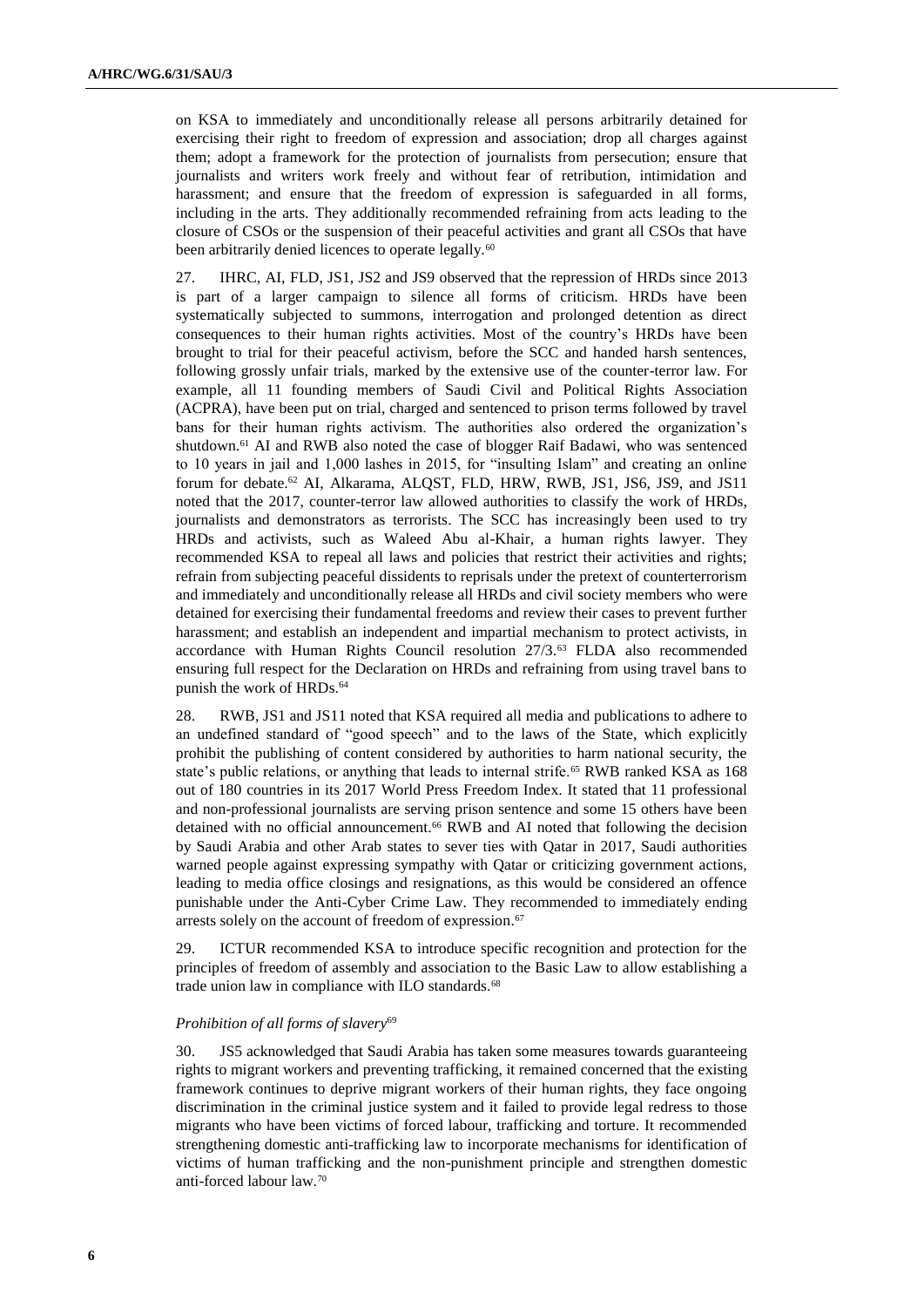#### *Right to privacy and family life*<sup>71</sup>

31. Musawah noted that only men may divorce unilaterally and recommended Saudi Arabia to ensure that men and women have equal access to divorce rights and require both husband and wife to be present at the time of divorce and sign divorce papers.<sup>72</sup>

#### **3. Economic, social and cultural rights**

#### *Right to work and to just and favourable conditions of work*<sup>73</sup>

32. JS8 noted that workers are denied an array of fundamental rights. The few rights that do exist are not meaningfully protected. This is clear in the continued, widespread and severe discrimination, both through law and in practice, against women, minorities, and migrant workers. The Labour Code failed to provide for collective bargaining, and employer discretion in setting terms and conditions is paramount. While some workers, under limited conditions, are allowed to form worker committees, these organizations are not free from interference, nor given the liberty to organize themselves independently, and they can be dissolved by administrative authority. The limited protections that do exist rarely extend to foreign workers, and domestic workers are completely excluded from the Labour Code. These factors entrench the severe asymmetry between employer and employee, creating conditions that range from precarious to forced labour. JS8 recommended among others to increase women's access to the labour market by eliminating all restrictions employment, reforming the Labour Code to include domestic workers.<sup>74</sup>

#### *Right to education*<sup>75</sup>

33. SRW stated that it is forbidden to construct Shia educational centres. It recommended KSA to end anti-Shia educational efforts.<sup>76</sup>

#### **4. Rights of specific persons or groups**

#### *Women*<sup>77</sup>

34. AI, Musawah and JS6 observed that women and girls face discrimination in law including in the Civil Status Code, Labour Code and Nationality Act, and in practice. They noted that Saudi Arabia made some progress in advancing women's rights. Despite these ostensibly positive developments, but they failed to implement the eight accepted UPR recommendations pertaining to the system of male guardianship over women. Women face numerous restrictions on their daily actions throughout Saudi society. The government has recently taken steps towards easing guardianship restrictions, but reforms are limited, and provide no penalties for offences. The system is not only set in law, but is a set of regulations that act as de facto law. They recommended immediately abolishing this system and ensuring gender equality throughout Saudi Arabia. They also recommended implementing laws protecting women from violence and codifying a Personal Status Law that ensures equal rights. <sup>78</sup> Musawah urged Saudi Arabia to ensure women can enter marriage without a guardian's permission; abolish the practice of forcible annulment of marriage; criminalize forced marriage and permit Saudi men and women to marry foreigners without government interference.<sup>79</sup>

35. HRW noted that Saudi Arabia committed in its previous UPR to implementing the Protection from Abuse Regulation that detail enforcement and redress mechanisms for women and children facing domestic violence. It recommended promulgating antidiscrimination legislation that would prohibit discrimination against women by all public and private entities and impose penalties on those that do so and propose amendments to the Protection from Abuse Law.<sup>80</sup>

36. Musawah noted that Muslim men could marry up to four wives at one time with few restrictions. Musawah recommended Saudi Arabia to abolish or severely restrict the practice of polygamy, including requiring the written consent of existing wives and introduce polygamy as a ground of judicial divorce and codify provisions to ensure that a woman has recourse if the husband enters into subsequent marriages without her consent.<sup>81</sup>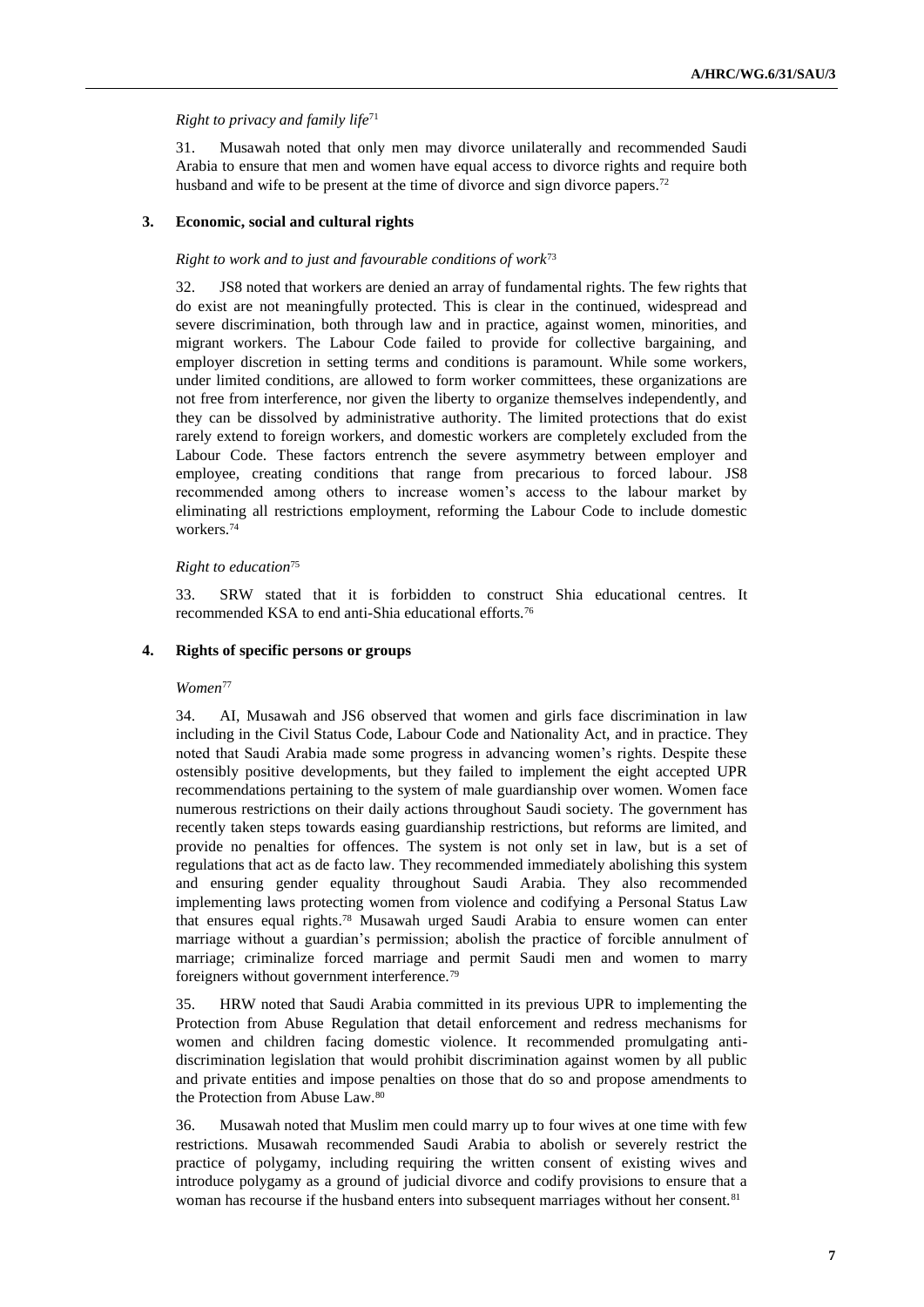37. Musawah reported that women do not enjoy equal rights to custody and guardianship of their children as the father has priority. Musawah recommended codifying standards for granting custody based on the best interests of the child and grant equal right to guardianship of children.<sup>82</sup>

38. AI, Musawah, JS3, and JS6 observed that Saudi Arabian women with foreign spouses, unlike their male counterparts, cannot pass on their nationality to their children or spouses. They recommended KSA to amend the Law to enable Saudi women to transfer nationality to their spouses.<sup>83</sup>

#### *Children*<sup>84</sup>

39. HRW noted that following its previous UPR in 2013 Saudi Arabia rejected a recommendation to "introduce a minimum marriage age of 18 years for both men and women," and at this writing no ban on child marriage has yet been passed.<sup>85</sup> Musawah noted that there is no legislation criminalizing forced marriages, nor is there a mechanism to sanction officers conducting them. It stated that under the Law on Child Protection, an advisory committee should examine each case individually to approve marriage to a person below 18. However, the standards to determine the minor's interests and welfare are unclear, and minors are often not interviewed. It recommended codifying and enforcing 18 years of age as an absolute minimum age of marriage for both girls and boys, and remove legal loopholes allowing exceptions to this rule. It also recommended enacting legislation criminalizing child marriage and codifying penalties for those involved in this practice.<sup>86</sup>

40. CRIN noted that the imprisonment appears to be lawful as a punishment for child offenders. The Government has stated that minors may not be detained in a public prison and must be placed in supervised residential institutions. The law allows judges to reduce the period of time which children spend in supervised institutions "if they memorize the Holy Koran or improve their behaviour". There is no explicit prohibition of life imprisonment for child offenders.<sup>87</sup>

#### *Minorities*<sup>88</sup>

41. AI noted that Shi'a Muslim minority, who mostly live in Saudi Arabia's Eastern Province, face entrenched discrimination that limits their access to state services and employment. Shi'a activists and religious leaders accused of supporting or taking part in demonstrations in the Eastern Province or expressing views critical of the state face arrest, imprisonment and the death penalty. In 2016, 29 members of the Shi'a community were sentenced to death for protest-related crimes. Court documents show that all defendants were held in pre-trial detention for more than two years. Most were held in solitary confinement and denied access to their families and lawyers while interrogated. Several defendants retracted their "confessions", saying they were coerced in circumstances that in some cases amount to torture. The court rejected all torture allegations without investigating the claims. AI recommended putting an end to all forms of discrimination, intimidation, harassment and detention without charge or trial of members of the Shi'a community and uphold their right to peaceful assembly.<sup>89</sup>

#### *Migrants, refugees, asylum seekers and internally displaced persons*<sup>90</sup>

42. CMA, HRW, ICTUR, JS7 and JS8 noted that Saudi Arabia does not have a comprehensive migration policy. They noted the recent efforts to improve protection for migrant workers, including the initiation of the Wages Protection System and the Philippines and Saudi Arabia Bilateral Agreement of 2015. In 2017, the Saudi government launched another 90-day amnesty program for migrant workers to return to their countries of origin. Despite these measures, migrant workers continue to experience violations of their rights. These experiences are attributed to the *kafala* sponsorship system, which requires a migrant worker to secure a No Objection Certificate from their employer in order to transfer to another employer or to leave the Kingdom. They were concerned by the mass deportation campaigns in 2017 "A Homeland With No Illegals," to drive down the numbers of migrants. They estimated that since then the authorities detained around 670,000 persons for violating its residency and labour laws. They recommended reforming the *kafala* system and to afford women migrant domestic workers the full protection of labour law and to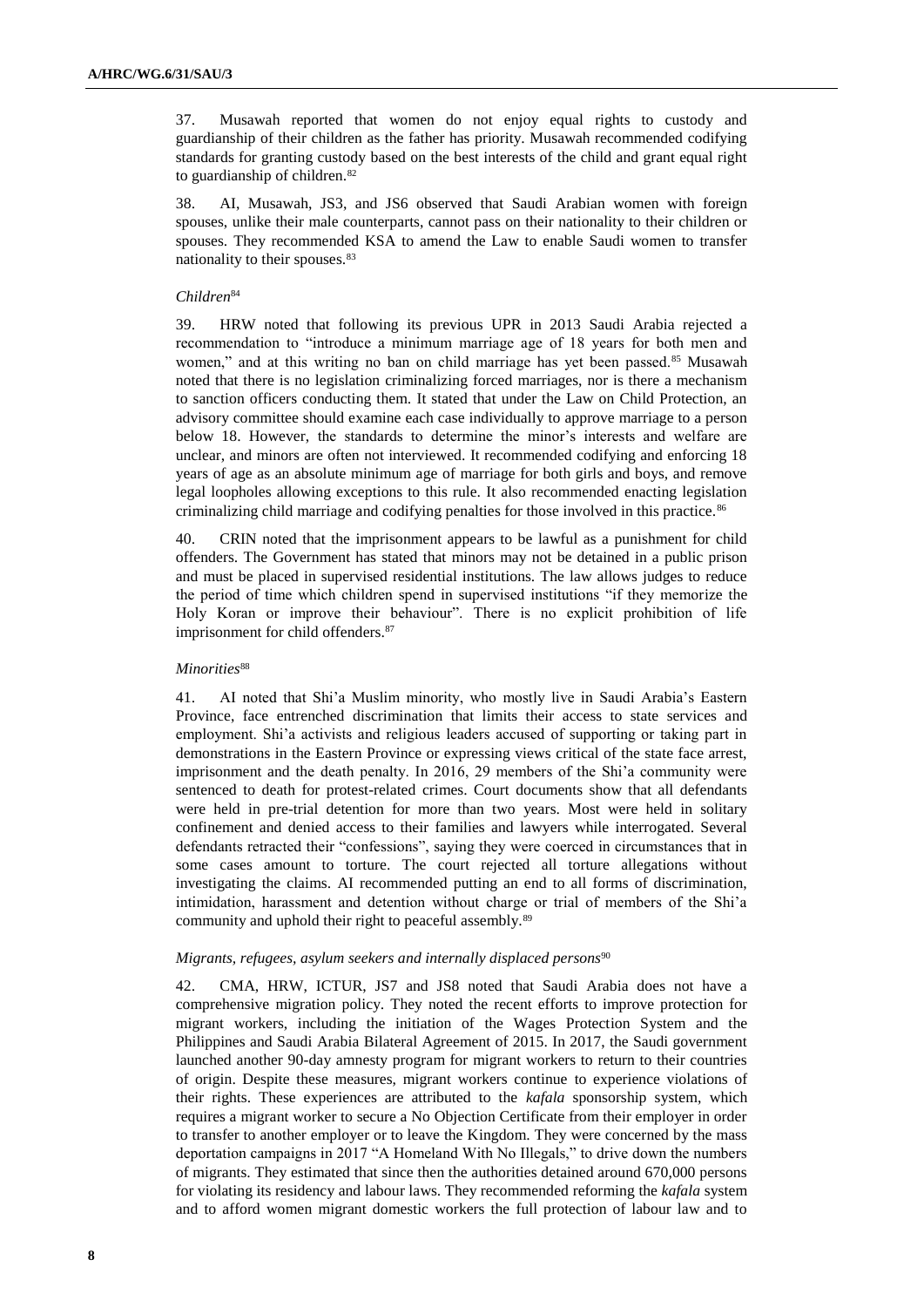investigate cases of ill-treatment and abuse in detention and strengthen enforcement of laws protecting the rights of all migrant workers. They also recommended that while strengthening regulation and monitoring of Saudi recruitment agencies and cooperation with labour-sending countries, to monitor workers' working conditions, facilitate rescues and ensure recovery of unpaid wages. They called on KSA to investigate alleged abuses by employers and ensure accountability for those who commit crimes against their employees.<sup>91</sup>

43. JS5 was concerned that consular officials are not promptly informed of the arrest of their nationals, and are not given free access to them, thus putting foreign nationals at greater risk of receiving a death sentence and undermining their right to due process. It recommended the Kingdom to guarantee consular access immediately in consonance with Article 36 of Vienna Convention on Consular Relations.<sup>92</sup> ICTUR welcomed the Order No. 310 of 2013. However, it stated that domestic workers continue to face abusive employer practices, such as retention of passports, non-payment of wages, poor conditions of work, limitations to their liberty, and physical and sexual abuse. It recommended improving enforcement of legislation to protect the rights of domestic workers and provide domestic workers with full access to information, and effective legal and advisory services.<sup>93</sup> JS8 also recommended removing the exit visa requirement and to comply with ILO Convention 8.<sup>94</sup>

44. AI reported that thousands of migrant workers and foreign nationals have been forcefully returned to their countries and other states where they would be at risk of human rights violations. It recommended reforming the national labour laws to ensure that migrant workers have adequate protection against abuses by private employers and the state.<sup>95</sup>

45. ICTUR recommended Saudi Arabia to enable migrant workers to exercise full freedom of association and to ensure that migrant workers enjoy full protection of their civil and political and social, economic, and cultural rights.<sup>96</sup>

#### *Stateless persons*<sup>97</sup>

46. AI, HRW, Musawah, JS3 and JS6 noted that Saudi Arabia still does not allow women to transmit nationality to their children on an equal basis with men. They recommended ensuring that all necessary steps are taken to amend the Citizenship Law in accordance with international standards and to implement comprehensive safeguards against statelessness of any child who is born in Saudi Arabia. 98

47. JS3 noted that Saudi Arabia's nationality law contains no safeguard against statelessness at birth. Saudi Arabia hosts about 250,000 Bidoons, who failed to register for nationality in the past when the nation state was formed. Bidoons are considered "illegal residents" and are not eligible for Saudi citizenship. Bidoons in Saudi Arabia are particularly marginalized and remained the poorest segment of the Saudi population. JS3 noted that no estimates of the number of Rohingya which could possibly be over half a million while Palestinians are estimated around 287,000, who are mostly excluded from naturalization procedures. Being stateless in Saudi Arabia can result in violations of rights and other services and impeded family reunification. JS3 recommended taking steps to facilitate the pathway to citizenship for stateless Bidoon and ensure that no child of these communities are born stateless and all other populations in Saudi Arabia with a refugee and migration background, such as the Palestinians and Rohingya, are ensured full access to rights and services and a secure and indefinite residency status.<sup>99</sup>

#### *Notes*

|                                                       | The stakeholders itsted below have contributed information for this summary, the full texts of all |
|-------------------------------------------------------|----------------------------------------------------------------------------------------------------|
| original submissions are available at: www.ohchr.org. |                                                                                                    |
| Civil society                                         |                                                                                                    |
| <i>Individual submissions:</i>                        |                                                                                                    |
| ADF                                                   | ADF International, Geneva (Switzerland);                                                           |
| AI                                                    | Amnesty International, London (United Kingdom of Great)                                            |
|                                                       | Britain and Northern Ireland);                                                                     |
| Al Bagee                                              | Al Bagee Organization (Al Bagee), Chicago, IL (United States                                       |

<sup>1</sup> The stakeholders listed below have contributed information for this summary; the full texts of all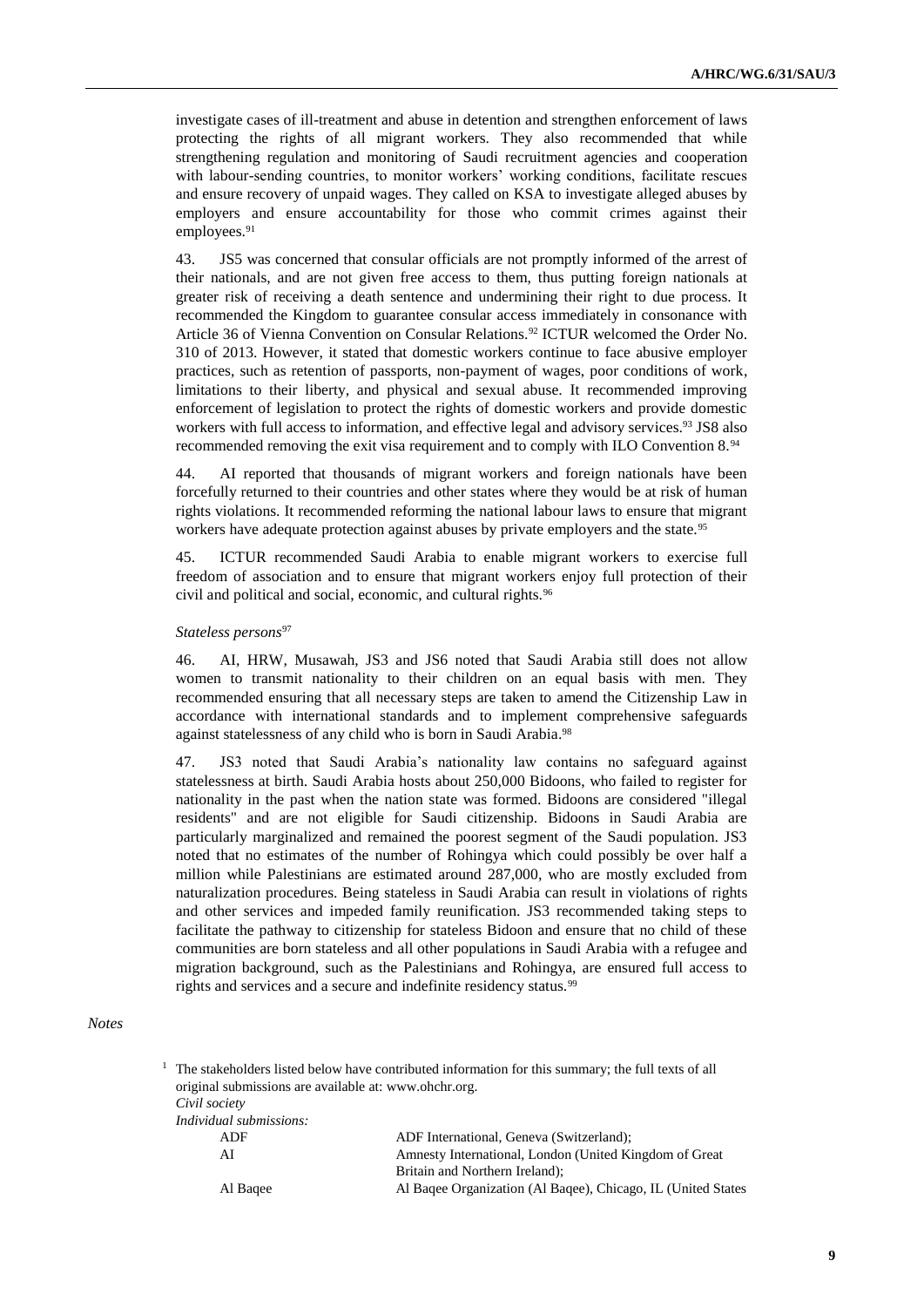|                    | of America);                                                                                               |  |
|--------------------|------------------------------------------------------------------------------------------------------------|--|
| Alkarama           | Alkarama Foundation, Geneva (Switzerland);                                                                 |  |
| <b>ALQST</b>       | ALQST Advocating for Human Rights, London (United                                                          |  |
|                    | Kingdom of Great Britain and Northern Ireland);                                                            |  |
| <b>AOHR</b>        | Arab Organisation for Human Rights in the UK, London                                                       |  |
|                    | (United Kingdom of Great Britain and Northern Ireland);                                                    |  |
| <b>CMA</b>         | Center for Migrant Advocacy, Quezon City (Philippines);                                                    |  |
| <b>CRIN</b>        | Child Rights International Network, London (United Kingdom                                                 |  |
|                    | of Great Britain and Northern Ireland);                                                                    |  |
| <b>ECLJ</b>        | The European Centre for Law and Justice, Strasbourg,                                                       |  |
|                    | (France);                                                                                                  |  |
| <b>FLD</b>         | Front Line Defenders – the International Foundation for the                                                |  |
|                    | Protection of Human Rights Defenders, Dublin (Ireland), and                                                |  |
|                    | Brussels (Belgium);                                                                                        |  |
| <b>GIEACPC</b>     | Global Initiative to End All Corporal Punishment of Children,                                              |  |
|                    | London (United Kingdom of Great Britain and Northern                                                       |  |
|                    | Ireland);                                                                                                  |  |
| <b>HRW</b>         | Human Rights Watch. New York (United States of America);                                                   |  |
| <b>ICAN</b>        | International Campaign to Abolish Nuclear Weapons (ICAN)                                                   |  |
|                    | Geneva (Switzerland);                                                                                      |  |
| <b>ICTUR</b>       | The International Centre for Trade Union Rights (ICTUR),                                                   |  |
|                    | London (United Kingdom of Great Britain and Northern                                                       |  |
|                    | Ireland);                                                                                                  |  |
| <b>IHRC</b>        | Islamic Human Rights Commission, London (United                                                            |  |
|                    | Kingdom of Great Britain and Northern Ireland);                                                            |  |
| <b>MPV</b>         | Muslims for Progressive Values (MPV), Los Angeles,                                                         |  |
|                    | California (United States of America);                                                                     |  |
| Musawah            | Musawah, the Global Movement for Equality and Justice in                                                   |  |
| <b>ODVV</b>        | the Muslim Family Kuala Lumpur (Malaysia);<br>Organization for Defending Victims of Violence, Tehran (Iran |  |
|                    | (Islamic Republic of));                                                                                    |  |
| <b>RSF-RWB</b>     | Reporters Without Borders, Paris (France);                                                                 |  |
| <b>SRW</b>         | Shia Rights Watch, Washington D.C. (United States of                                                       |  |
|                    | America).                                                                                                  |  |
| Joint submissions: |                                                                                                            |  |
| JS 1               | Joint submission 1 submitted by: CIVICUS: World Alliance                                                   |  |
|                    | for Citizen Participation, Geneva (Switzerland); Americans for                                             |  |
|                    | Democracy & Human Rights in Bahrain, Washington, DC                                                        |  |
|                    | (United States of America) and European Saudi Organization                                                 |  |
|                    | for Human Right (ESOHR), Berlin (Germany);                                                                 |  |
| JS <sub>2</sub>    | Joint submission 2 submitted by: International Service for                                                 |  |
|                    | Human Rights (ISHR), Geneva (Switzerland), Gulf Center for                                                 |  |
|                    | Human Rights, Washington, DC (United States of America);                                                   |  |
|                    | International Federation for Human Rights (FIDH), within the                                               |  |
|                    | framework of the Observatory for the Protection of Human                                                   |  |
|                    | Rights Defenders, Paris (France); and World Organization                                                   |  |
|                    | against Torture (OMCT), within the framework of the                                                        |  |
|                    | Observatory for the Protection of Human Rights Defenders                                                   |  |
|                    | (OBS), Geneva (Switzerland); and Americans for Democracy                                                   |  |
|                    | & Human Rights in Bahrain, Washington (United States of                                                    |  |
| JS3                | America);<br>Joint submission 3 submitted by: Institute on Statelessness                                   |  |
|                    | and Inclusion (ISI), Eindhoven (The Netherlands), the                                                      |  |
|                    | European Saudi Organization for Human Right (ESOHR),                                                       |  |
|                    | Berlin (Germany) and the Global Campaign for Equal                                                         |  |
|                    | Nationality Rights (GCENR), New York (United States of                                                     |  |
|                    | America);                                                                                                  |  |
| JS4                | Joint submission 4 submitted by: Mwatana Organization for                                                  |  |
|                    | Human Rights, Sana'a (Yemen) and Columbia Law School,                                                      |  |
|                    | Human Rights Clinic, New York (United States of America);                                                  |  |
| JS5                | Joint submission 5 submitted by: Reprieve, London (United                                                  |  |
|                    | Kingdom) and European Saudi Organization for Human Right                                                   |  |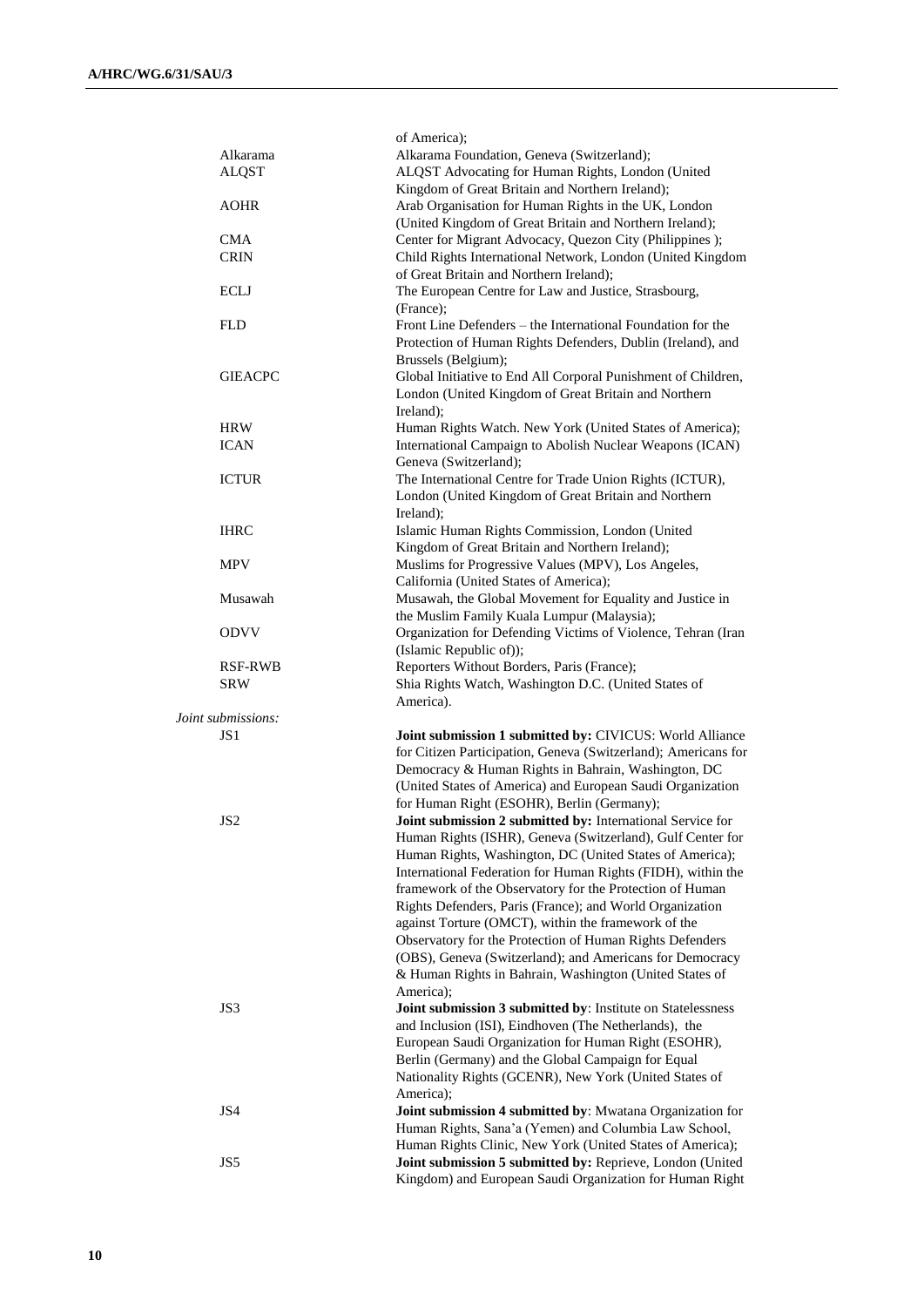|   |                                                        | (ESOHR), Berlin (Germany);                                                                           |
|---|--------------------------------------------------------|------------------------------------------------------------------------------------------------------|
|   | JS6                                                    | Joint submission 6 submitted by: Americans for Democracy                                             |
|   |                                                        | & Human Rights in Bahrain, Washington, DC (United States                                             |
|   |                                                        | of America); International Federation for Human Rights                                               |
|   |                                                        | (FIDH), within the framework of the Observatory for the                                              |
|   |                                                        | Protection of Human Rights Defenders, Paris (France); and                                            |
|   |                                                        | World Organization against Torture (OMCT), within the                                                |
|   |                                                        | framework of the Observatory for the Protection of Human                                             |
|   |                                                        | Rights Defenders (OBS), Geneva (Switzerland);                                                        |
|   | JS7                                                    |                                                                                                      |
|   |                                                        | Joint submission 7 submitted by: The Global Detention                                                |
|   |                                                        | Project, Geneva (Switzerland); and Migrant-Rights.org;                                               |
|   | JS8                                                    | Joint submission 8 submitted by: The International Trade                                             |
|   |                                                        | Union Confederation (ITUC) Brussels (Belgium);and the Arab                                           |
|   |                                                        | Trade Union Confederation (ATUC), Amman (Jordan);                                                    |
|   | JS9                                                    | Joint submission 9 submitted by: European Saudi                                                      |
|   |                                                        | Organization for Human Right (ESOHR), Berlin (Germany)                                               |
|   |                                                        | and Americans for Democracy & Human Rights in Bahrain,                                               |
|   |                                                        | Washington, DC (United States of America);                                                           |
|   | <b>JS10</b>                                            | Joint submission 10 submitted by: Reprieve, London                                                   |
|   |                                                        | (United Kingdom); Americans for Democracy & Human                                                    |
|   |                                                        | Rights in Bahrain, Washington, DC (United States of                                                  |
|   |                                                        | America) and European Saudi Organization for Human Right                                             |
|   |                                                        | (ESOHR), Berlin (Germany);                                                                           |
|   | JS11                                                   | Joint submission 11 submitted by: PEN International,                                                 |
|   |                                                        | London (United Kingdom); Americans for Democracy &                                                   |
|   |                                                        | Human Rights in Bahrain (ADHRB), Washington D.C.                                                     |
|   |                                                        | (United States of America); and Committee to Protect                                                 |
|   |                                                        | Journalists (CPJ), New York (United States of America).                                              |
| 2 | The following abbreviations are used in UPR documents: |                                                                                                      |
|   | <b>ICERD</b>                                           | International Convention on the Elimination of All Forms of                                          |
|   |                                                        |                                                                                                      |
|   | <b>ICESCR</b>                                          | Racial Discrimination;<br>International Covenant on Economic, Social and Cultural                    |
|   |                                                        |                                                                                                      |
|   |                                                        | Rights;                                                                                              |
|   | OP-ICESCR                                              | Optional Protocol to ICESCR;                                                                         |
|   | <b>ICCPR</b>                                           | International Covenant on Civil and Political Rights;                                                |
|   | <b>ICCPR-OP1</b>                                       | Optional Protocol to ICCPR;                                                                          |
|   | <b>ICCPR-OP2</b>                                       | Second Optional Protocol to ICCPR, aiming at the abolition of                                        |
|   |                                                        | the death penalty;                                                                                   |
|   | <b>CEDAW</b>                                           | Convention on the Elimination of All Forms of Discrimination                                         |
|   |                                                        | against Women;                                                                                       |
|   | OP-CEDAW                                               | Optional Protocol to CEDAW;                                                                          |
|   | CAT                                                    | Convention against Torture and Other Cruel, Inhuman or                                               |
|   |                                                        | Degrading Treatment or Punishment;                                                                   |
|   | OP-CAT                                                 | Optional Protocol to CAT;                                                                            |
|   | <b>CRC</b>                                             | Convention on the Rights of the Child;                                                               |
|   | OP-CRC-AC                                              | Optional Protocol to CRC on the involvement of children in                                           |
|   |                                                        | armed conflict;                                                                                      |
|   | OP-CRC-SC                                              | Optional Protocol to CRC on the sale of children, child                                              |
|   |                                                        | prostitution and child pornography;                                                                  |
|   | OP-CRC-IC                                              | Optional Protocol to CRC on a communications procedure;                                              |
|   | <b>ICRMW</b>                                           | International Convention on the Protection of the Rights of All                                      |
|   |                                                        | Migrant Workers and Members of Their Families;                                                       |
|   | <b>CRPD</b>                                            | Convention on the Rights of Persons with Disabilities;                                               |
|   | OP-CRPD                                                | Optional Protocol to CRPD;                                                                           |
|   |                                                        | International Convention for the Protection of All Persons                                           |
|   | <b>ICPPED</b>                                          |                                                                                                      |
|   |                                                        | from Enforced Disappearance.                                                                         |
|   |                                                        | For relevant recommendations, see A/HRC/25/3, paras. 138.1, 138.2, 138.3, 138.4, 138.5, 138.6,       |
|   |                                                        | 138.7, 138.8, 138.9, 138.10, 138.11, 138.12, 138.13, 138.14, 138.15, 138.16, 138.17, 138.18, 138.19, |

<sup>138.20, 138.21, 138.22, 138.23, 138.24, 138.25, 138.26, 138.32, 138.78, 138.79, 138.81, 138.82,</sup> 

<sup>138.83, 138.84, 138.85, 138.86, 138.87, 138.88, 138.89, 138.90, 138.222, 138.223</sup> and 138.224.

<sup>4</sup> JS11, para. VII.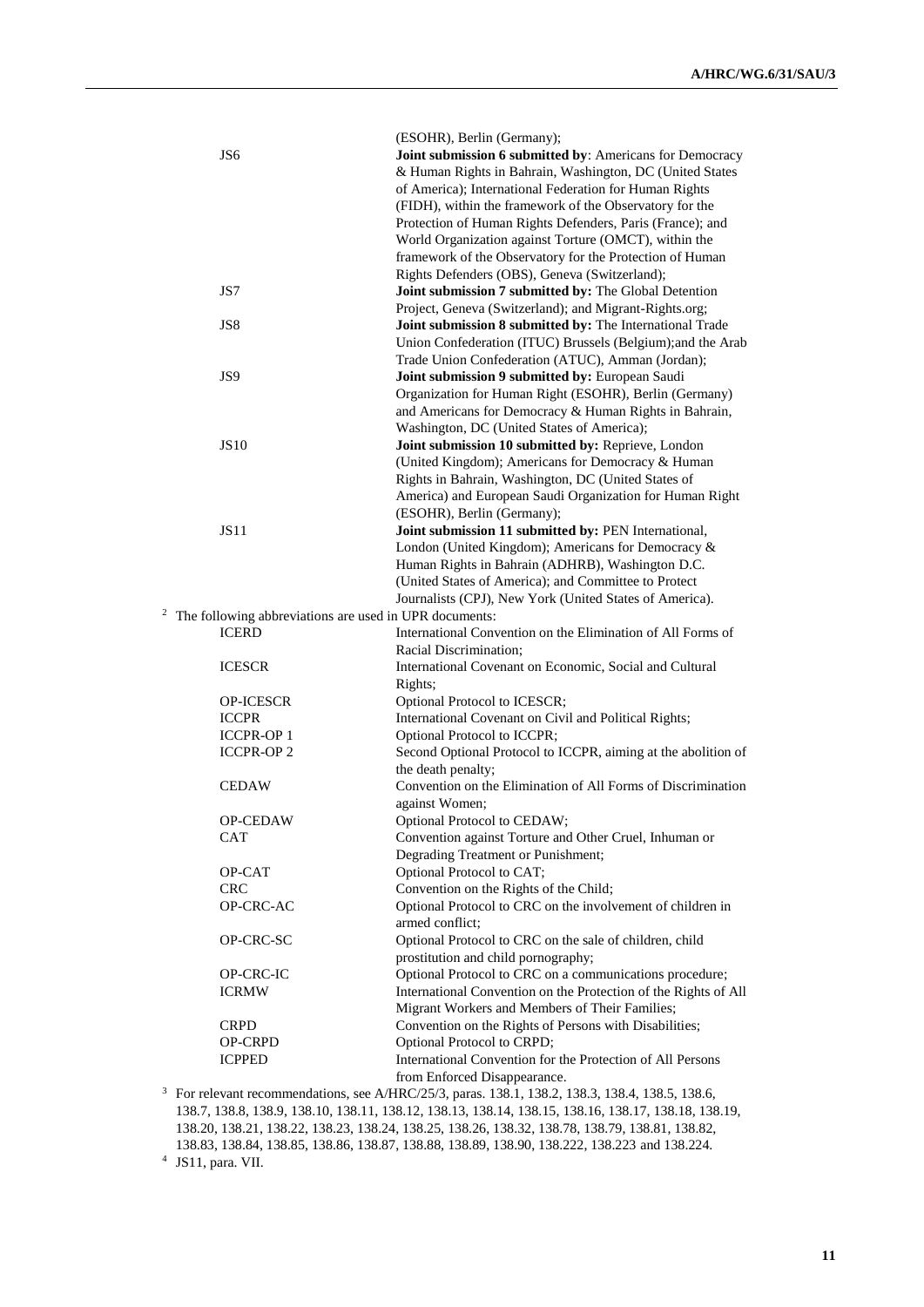- <sup>5</sup> MPV, p. 7. Alkarama, para. 4. SRW, page 3. R. FLD, page 5, JS5, pages 15 and 16, AOHR, p. 4. JS9, para. 5.2, RWB, page 4 and ICTUR, p.1, 2 and 6. See also A/HRC/25/3, recommendations, paras. 138.11-(Iraq), 138.12 (Romania) and 138.17 (Japan)-138.18 (Spain).
- 6 JS9, para. 5.2. MPV, p. 7.
- <sup>7</sup> SRW, page 3. R. FLD, page 5 and ICTUR, p.1, 2 and 6.
- <sup>8</sup> Alkarama, para. 4. SRW, page 3. R. ODVV, page 1.
- <sup>9</sup> Alkarama, para. 4.
- <sup>10</sup> JS5, pages 15 and 16. ODVV, page 1 and ICTUR, p.1, 2 and 6.
- <sup>11</sup> ICTUR, p.1, 2 and 6, JS5, pages 15 and 16. CMA, page 4 and HRW, page 7.
- <sup>12</sup> ICTUR, p.1, 2 and 6 and JS8, p. 8.
- <sup>13</sup> ICTUR, p.1, 2 and 6.
- <sup>14</sup> JS8, p. 8.
- $15$  ODVV, page 1.
- <sup>16</sup> HRW, page 7. JS5, pages 15 and 16 and JS5, pages 15 and 16.
- <sup>17</sup> JS3, para. 22.
- <sup>18</sup> ICAN, p. 1.
- <sup>19</sup> The Special Rapporteur (SR) on extreme poverty and the SR on the promotion and protection of human rights while countering terrorism.
- <sup>20</sup> JS1, para. 6.5, JS2, p. 4 and Alkarama, paras. 13-15 and JS6, para. 17-18. See also A/HRC/25/3, recommendations paras. 138.100 (Denmark), 138.101 (Republic of Korea), 138.102 (Austria), 138.103 (New Zealand), 138.104 (Switzerland), 138.105 (Costa Rica), 138.106 (Greece), 138.107 (Italy), 138.108 (Sweden), 138.109 (Senegal), 138.110 (Uruguay), 138.111 (United Kingdom of Great Britain and Northern Ireland). Priorities were asked for extending an open invitation to the mandates of the SR on Violence against Women, human rights defenders; the right to freedom of opinion and expression; the rights to freedom of peaceful assembly and of association; summary or arbitrary executions; torture, the rights to privacy and the WGAD and the Working Group on Discrimination against Women.
- <sup>21</sup> For relevant recommendations, see A/HRC/25/3, paras. 138.27-138.35, 138.37-138.63-138.72-138.80, 138.91, 138.135-138.136, 138.140-138.143, 138.153, 138.156-138.157, 138.159-138.161, 138.175, 138.193, 138.211 and 138.225.
- <sup>22</sup> ALQST, p. 2.
- $23$  ECLJ, para. 3 and 9.
- <sup>24</sup> HRW, page 2-3 and Alkarama, para. 5.
- <sup>25</sup> Alkarama, paras. 8-10.
- <sup>26</sup> Alkarama, paras. 11 and 12.
- <sup>27</sup> For relevant recommendations, see A/HRC/25/3, paras. 138.216-138.220.
- <sup>28</sup> AI, page 1.
- <sup>29</sup> JS11, paras. 6, Alkarama, paras. 7, 37-43, FLD, pages 1-5, ALQST, p. 2, JS6, paras. 9-11, JS9, paras. 4.6, 4.10, 4.13 and 5.9, JS1, paras. 3.1-3.11 and 6.2, RWB, page 2 and HRW, page3.
- <sup>30</sup> For relevant recommendations, see A/HRC/25/3, paras. 138.118-138.130, 138.139, 138.151 and 138.152.
- <sup>31</sup> HRW, page 3, Alkarama, paras. 16-20, AI, p. 2 and 6 and JS1, paras. 2.4. JS10, pages 3, 4, 6 and 20 and JS5, pages 4 and 165.
- <sup>32</sup> JS10, p. 19.
- <sup>33</sup> JS5, pages 4, 7 13 and 6.
- <sup>34</sup> AI, p. 2, Alkarama, paras. 26-31 and 6, CRIN, 1-2 and 4-5, JS1, paras. 2.4 and JS9, paras. 4.32-4.39 and 5.10.1-2.
- <sup>35</sup> JS9, paras. 4.18, 4.11-4.22, 5.8.3-4 and 5.7.
- <sup>36</sup> AI, p. 4-5 and 6-7, Alkarama, para. 21, HRW, pages 1-2 and JS4, paras. 2-7 and IV.
- <sup>37</sup> HRW, pages 1-2 and JS4, paras. 2-7 and IV and AI, p. 4-5 and 6-7.
- <sup>38</sup> JS4, para. IV.
- <sup>39</sup> JS6, paras. 15 and 18. AI, p. 3-4 and 6. Alkarama, paras. 22-25. IHRC, p. 5. See also A/HRC/25/3, recommendations paras. 138.7 (Czech Republic), 138.151 (France) and 138.153 (Australia).
- <sup>40</sup> SRW, paras. 12 and 13
- <sup>41</sup> CRIN, 2-3, GIEACPC, paras 2.8-2.8, HRW, page 3 and Alkarama, paras. 16-20.
- $42$  MPV, p. 3 and 7.
- <sup>43</sup> Alkarama, paras. 26-31 and AOHR, p. 1, 3-5.
- <sup>44</sup> Alkarama, paras. 26-31.
- <sup>45</sup> AOHR, p. 1, 3-5.
- <sup>46</sup> For relevant recommendations, see A/HRC/25/3, paras, 138.69-138.70, 138.123, 138.130, 138.137, 138.41, 138.144-138.151, 138.153-138.156 and 138.208.
- <sup>47</sup> AI, p. 1-2 and 5.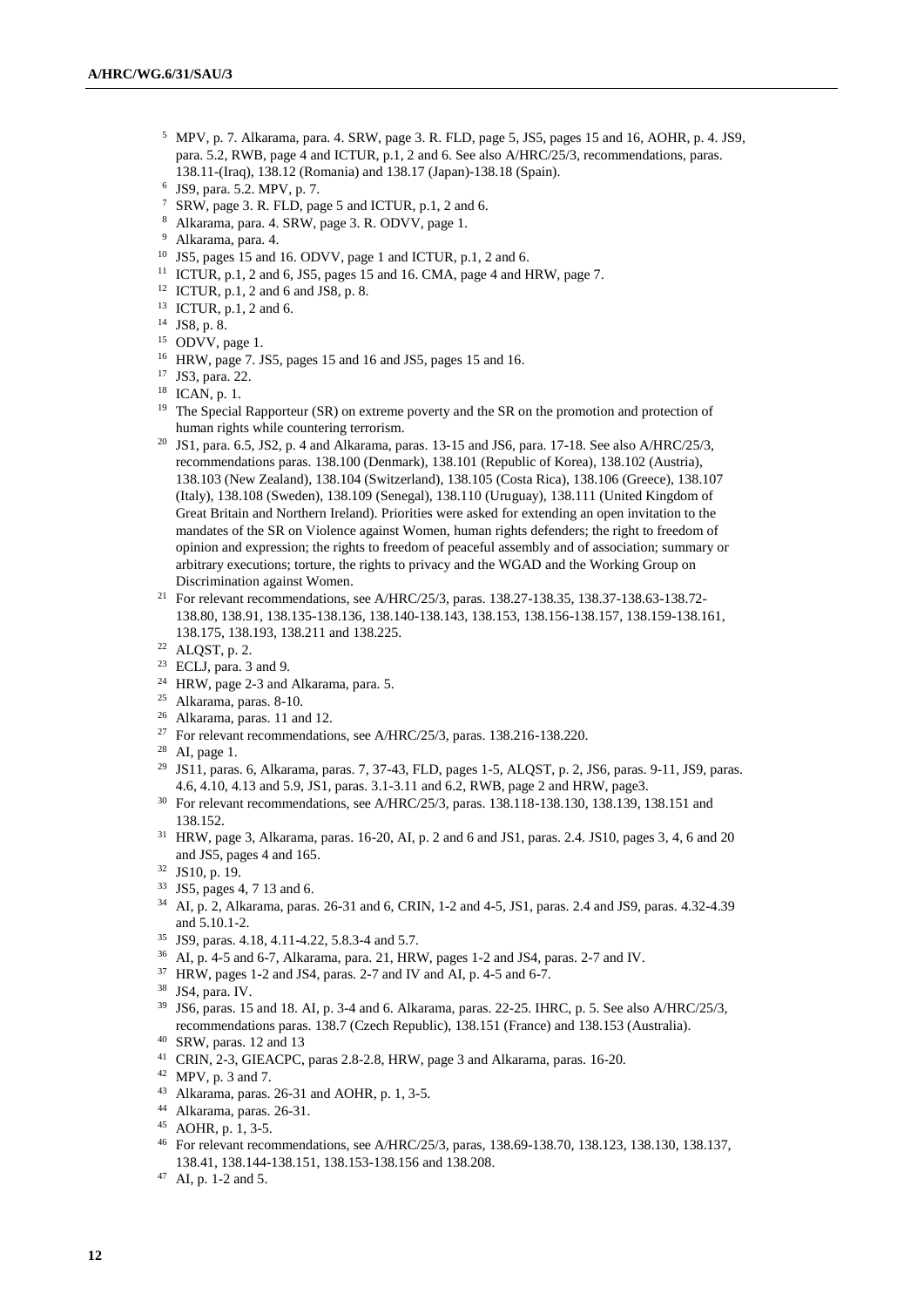- JS9, para. 4.26 -4.31 and AI, p. 1-2 and 5.
- JS10, pages 3, 4, 6 and 20.
- For relevant recommendations, see A/HRC/25/3, paras. 138.46-138.54, 138.117, 138.154, 138.164- 138.175 and 138.193.
- JS9, paras. 4.6, 4.10, 4.13 and 5.9.
- IHRC, p 7-8. SRW, paras. 10 and 11 Al Baqee, p. 2-4 and 6.
- ECLJ, para. 4-5, 10, 15 and 19, ADF International, paras, 3-7,10-12 and 18, JS9, paras. 2.1-4.4 and 5.3. See also A/HRC/25/3, recommendations paras. 138.47 (United States of America), paras. 138.94 (France), 138.117 (Argentina), 138.154 (Czech Republic), 138.165 (Romania) and 138.168(Canada).
- MPV, p. 3 and 7.
- SRW, p. 2-4.
- SRW, paras. 10 and 11 Al Baqee, p. 2-6.
- SRW, paras. 10 and 11.
- Al Baqee, p. 2-6.
- AI, p. 2 and 5, JS1, paras. 4.1-4.3 and 6.3 and JS9, paras. 5.4-5.6. AI, p. 1-2 and 5, Alkarama, paras. 6-7 and 32-36, RWB, page 7, HRW, pages 3-4, JS1, paras. 2.1- 2.11, 5.1-5.6, 6.1 and 6.4, JS6, paras. 6 and 13, and JS11, paras. 2-5, 7-10 and para. VII.
- IHRC, p. 2, AI, p. 2-3 and 5, FLD, page 3 and 5-6, JS1, paras. 3.1-3.11 and 6.2, JS2, p. 4, JS9, para. 4.6 and 4.11-4.12.
- AI, p. 3-4 and 6. RWB, page 3.
- AI, p. 2 and 5, Alkarama, paras. 7, 37-43, ALQST, p. 2, FLD, pages 3 and 5-6, HRW, page 3-4, RWB, pages 2-3 and 7, JS1, paras. 3.1-3.11 and 6.2, JS2, p. 4, JS11, paras. 3.1-3.11 6 and 6.2. 6, JS6, paras. 9-11, JS9, paras. 4.6, 4.10, 4.13 and 5.9.
- FLD, page 3 and 5-6.
- RWB, page 3, JS1, paras. 5.1-5, 6 and 6.4 and JS11, paras. 2-5, 7-10 and para. VII.
- RWB, page 1.
- RWB, pages 3 and 5 and AI, p. 1-2 and 5.
- ICTUR, p.1, 2-4 and 6. See also A/HRC/25/3 recommendations, paras. 138.48 (State of Palestine), 138.49 (Germany), 138.51 (Lithuania), 138.53 (Czech Republic) and 138.70 (Finland).
- For relevant recommendations, see A/HRC/25/3, paras. 138.44, 138.72, 138.80, and 138.131- 138.133.
- JS5, pages 6-15.
- For relevant recommendations, see A/HRC/25/3, paras. 138.64 and 138.99.
- Musawah, paras. 8-12 and 29-33.
- For relevant recommendations, see A/HRC/25/3, paras. 138.98, 138.176 and 138.182-138.183.
- JS8, p. 2, 5 and 8.
- For relevant recommendations, see A/HRC/25/3, paras. 138.30, 138.61, 138.65-138.67, 138.79, and 138.189-138.192.
- SRW, paras. 9, 10 and 14.
- For relevant recommendations, see A/HRC/25/3, paras. 138.31-138.32, 138.34-138.36, 138.42, 138.55-138.58, 138.64, 138.68, 138.71, 138.75, 138.92-138.93, 138.95-138.115, 138.134-138.136, 138.157, 138.162, 138.176-138.181, 138.183-138.184, 138.191 and 138.192.
- AI, p. 4 and 6 and Musawah, paras. 8-12. JS6, paras. 3-4 and 16. See also A/HRC/25/3, recommendations paras. 138.100 (Denmark), 138.101 (Republic of Korea), 138.102 (Austria), 138.103 (New Zealand), 138.105 (Costa Rica), 138.106 (Greece), 138.107 (Italy), 138.108 (Sweden), 138.109 (Senegal), 138.110 (Uruguay), 138.111 (United Kingdom of Great Britain and Northern Ireland).
- Musawah, paras. 16-18.
- HRW, page 5-6.
- Musawah, paras. 23-28.
- Musawah, paras. 34-38.
- AI, p. 4 and 6, Musawah, paras. 8-12. JS3, paras. 8-15 and 22, JS6, paras. 3-4 and 16. See also recommendations, 138.100 (Denmark), 138.101 (Republic of Korea), 138.102 (Austria), 138.103 (New Zealand), 138.105 (Costa Rica), 138.106 (Greece), 138.107 (Italy), 138.108 (Sweden), 138.109 (Senegal), 138.110 (Uruguay), 138.111 (United Kingdom of Great Britain and Northern Ireland).
- For relevant recommendations, see A/HRC/25/3, paras. 138.30-138.31, 138.40, 138.74, 138.115, 138.130, 138.132, 138.135, 138.138, 138.155-138.156 and 138.163.
- HRW, page 5.
- Musawah, paras. 19-22.
- CRIN, page 4.
- For relevant recommendations, see A/HRC/25/3 paras. 138.137, 138.189 and 138.193.
- AI, p. 4 and 6.